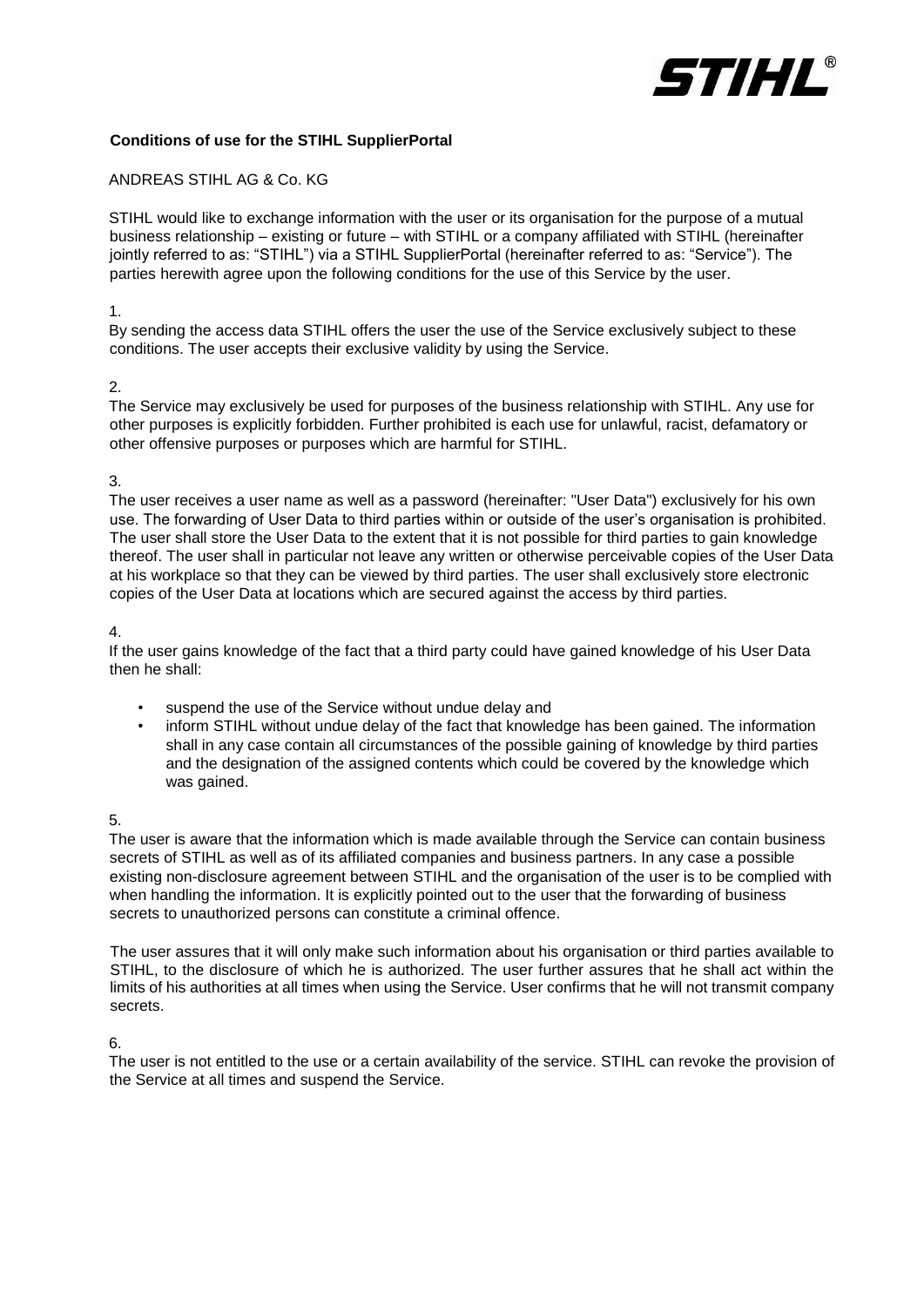

7.

User's claims for damages arising from or in connection with using the Service and that are based on the loss of data or the notice of data by unauthorized third parties are excluded. This exclusion shall not apply if the damage is caused by gross negligence or wilful misconduct of STIHL or its agents or if the damage is caused by the violation of an obligation that is essential for the fulfilment the contract or if the damage is based on harm for body or life.

8.

The following provisions inform the user about the collection, processing and use of his personal data in connection with the use of the service. Responsible for data collection, data processing and data use is the company ANDREAS STIHL AG & Co KG, Badstrasse 115, 71336 Waiblingen, Germany.

The user hereby consents to the collection, processing and use of personal data by STIHL in compliance with the relevant laws and in accordance with the current terms of use.

Personal data is all information about an identifiable or identified natural person. This includes, for example, name, address, telephone number, e-mail address and other data the user provides to the company STIHL for the purpose of registering and using the service.

STIHL observes the applicable data protection regulations, the GDPR, when collecting, using and processing personal data. The legal basis for data processing is the user's consent and the fulfilment of the existing usage relationship with the user for the service – according to art. 6, para. 1, comma 1 lit. a) and b) of the GDPR (General Data Protection Regulation, in German "DSGVO").

When creating the user's account for the service, the data entered by the user is stored.

Further data will be stored during use:

- Login time
- Duration of the login
- IP address and
- Which fields the user has changed and when

The transferred files are stored for the period of one year.

The personal data of the user are transmitted within the STIHL Group for the use of an existing business relationship or for the decision to establish such a relationship. The data are further stored, processed and used to identify the user in other systems. The legal basis for the processing and forwarding of personal data is art. 6, para. 1, comma 1 lit. a) and b) of the GDPR (General Data Protection Regulation).

In addition, the user's personal data is transmitted to external parties outside the STIHL Group. These service providers are carefully selected and meet high data protection and data security standards. In addition, they are bound to strict confidentiality and only process data on behalf of and in accordance with STIHL's instructions. The legal basis for the integration of these service providers is article 28 GDPR (General Data Protection Regulation).

Except in the cases explained in the present data protection declaration, STIHL will only pass on data to third parties without your express consent if STIHL is obliged to do so by law or on the basis of an official or court order.

Personal data of the user will be deleted if the user relationship is terminated through the use of the service or if the user requests the deletion or if the data are no longer required for the purpose for which they were collected and processed in the beginning. The data will not be deleted if and to the extent that STIHL has legal storage obligations or if the proper handling of the user relationship requires further storage of the user's data. In the latter cases, the data will be blocked (by applying the so-called restriction of processing).

In the event of deletion, the data will no longer be available to the user for further or renewed use of the respective service.